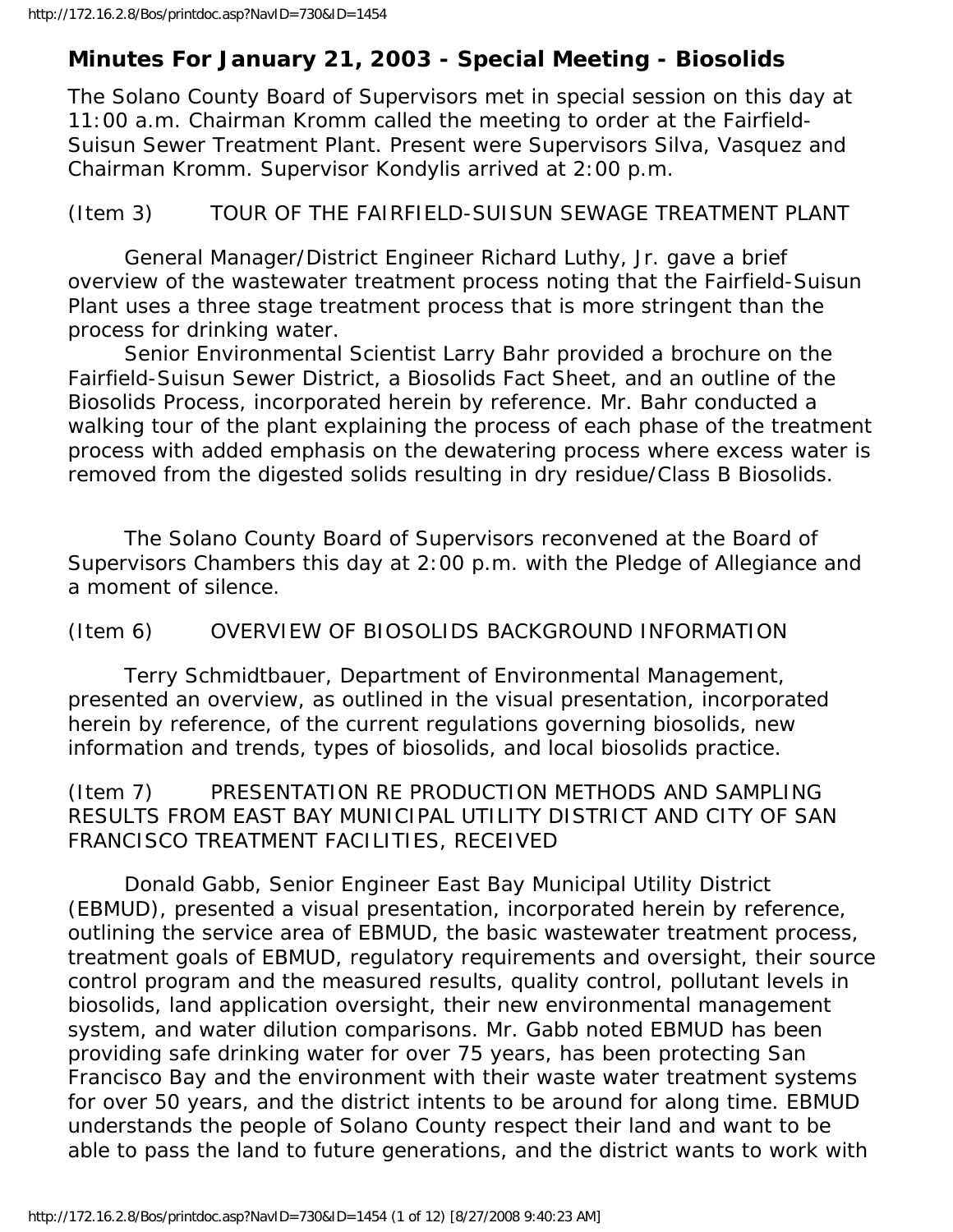the people of Solano County to ensure that what EBMUD does is in respect of the environment and the people of Solano County. Mr. Gabb provided the Board with Biosolids Fact Sheet from the California Association of Sanitation Agencies, incorporated herein by reference.

 Responding to questions posed by Chairman Kromm regarding the spreading of biosolids in Alameda or Contra Costa County, Mr. Gabb noted during restricted periods in Solano County, EBMUD applies biosolids in Sacramento County and sometimes in Merced County. Currently EBMUD does not apply biosolids in Alameda or Contra Costa County due to the small areas available for application, but would prefer to apply there.

 Bonnie Jones, Associate Engineer City of San Francisco Public Utilities District (SFPUD), provided the Board with a packet of supporting documents, incorporated herein by reference, for the visual presentation reviewing the processing capacities of three treatment plants in San Francisco, a schematic of the SFPUD treatment process that includes waste water and storm drain water.

 John Graveson, Chief Chemist Bureau of Environmental Regulations SFPUD, discussed the strict SFPUD pretreatment program that includes monitoring of industrial and commercial discharge, the goal of the program to keep pollutants out of the system, and the random monitoring of discharge and biosolids. Mr. Graveson discussed the monitoring and testing of emerging contaminates.

 Ms. Jones continued the presentation on the SFPUD treatment process, photos of land application of biosolids, quality control program, distribution points of biosolids in Solano County and the Redwood and Hay Road Landfills. SFPUD and EBMUD are among 50 demonstration agencies across the nation to doing a control quality; Ms. Jones discussed a third-party audit program being done in Orange County.

 Responding to questions posed by Chairman Kromm regarding the thirdparty audit process, Ms. Jones noted with the Environmental Management System that each demonstration agency will go through a third-party audit, Orange County is the first to implement it. Ms. Jones discussed the consequences for any type of violation for incorrect reporting of information, and noted the books of SFPUD are open for public review.

 Responding to questions posed by Supervisor Kondylis regarding any increase in metals or pesticides from collection of storm water, Mr. Graveson noted levels are lower during wet weather.

 Supervisor Kondylis discussed biosolid regulations in Europe. Mr. Graveson noted many of the constituents being tracked in Europe are not required to be tracked in the United States. There was a brief discussion regarding endocrine disrupters.

 Responding to questions posed by Chairman Kromm regarding the additional requirements to get the biosolids to a Class A status, Ms. Jones gave a brief description of the studies being done at EBMUD to produce Class A biosolids. Over the next five years SFPUD will embark on a capital improvement project which will include a new solid handling facility.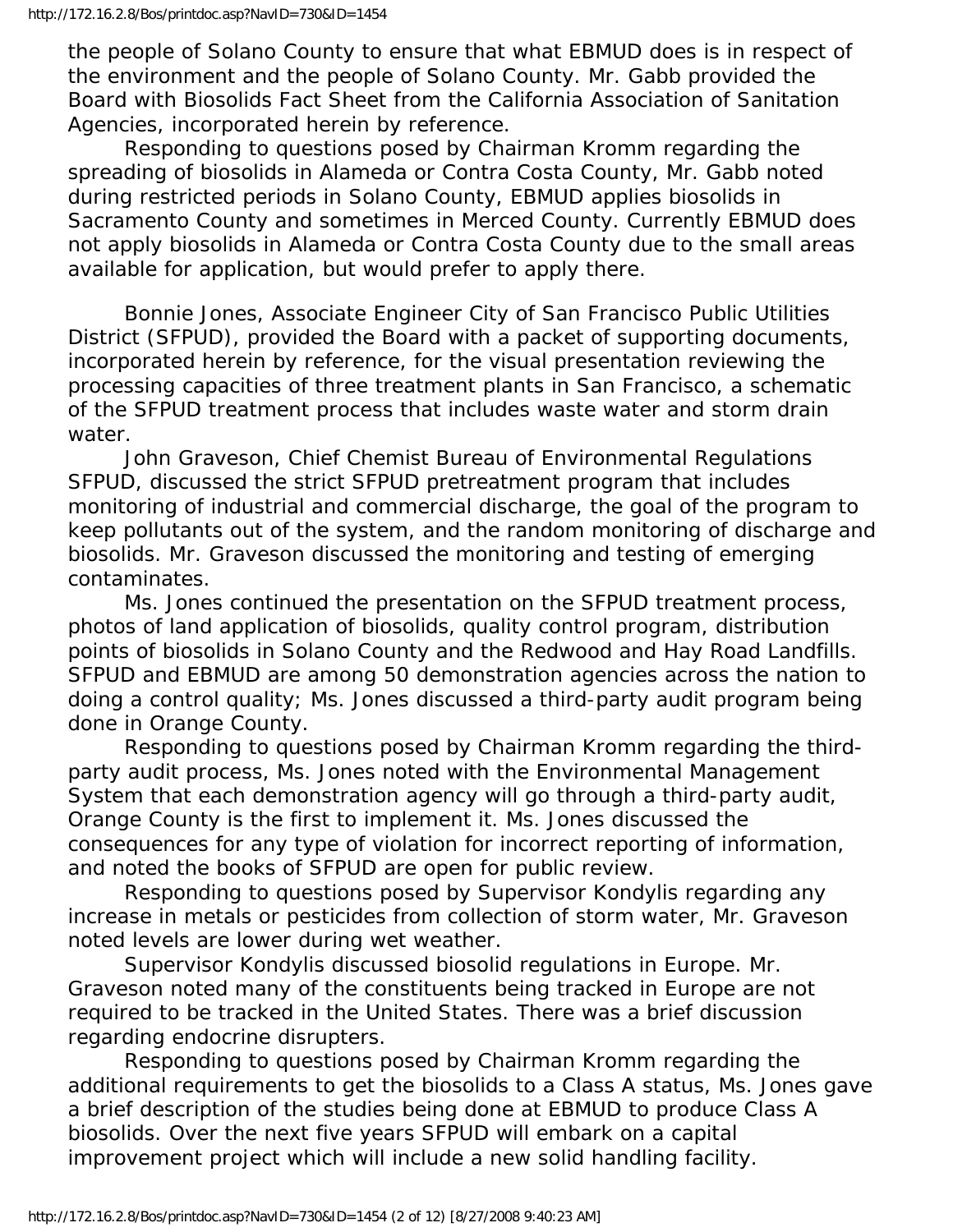Responding to comments by Chairman Kromm regarding the product used for daily land cover at the landfill, Mr. Kalson noted the product for land application and that used at the land fill are the same. There have been some complaints from neighbors of the landfill about odor and the increase in the number of flies in the area.

## (Item 8) PRESENTATION BY DR. ALAN RUBIN UNITED STATES ENVIRONMENTAL PROTECTION AGENCY

 Dr. Alan Rubin, Environmental Protection Agency (EPA), reviewed a visual presentation, incorporated herein by reference, outlining the Sixty Second History of Part 503, Background on National Research Council (NRC) Report: Biosolids Applied to Land: Advancing Standards and Practices, Overarching Findings, EPA Response to NRC Report. Dr. Rubin continued with the Summary of Findings and Recommendations from NRC Report including Statements of "Support or Agreement", Major Findings, Chemical and Pathogen Standards, Risk Assessment, Additional Findings, Actions Recommended – with the Health Effects, Sewage Sludge Survey, Expand Oversight Activities for Chemicals and Pathogens, Rulemaking, Resources; and the EPA Desk Statement on National Academy of Sciences (NAS) Report on Sewage Sludge.

## (Item 9) PUBLIC QUESTIONS

1. For Dr. Rubin. As communities expand what do you feel, in regards to land application of biosolids, is a safe distance from homes, families, children, and animals?

 Dr. Rubin, The EPA is going to be looking at the results of those studies by the EPA, USDA, University of Arizona, and the State of Pennsylvania for the collecting of information on what is coming off these fields, determining what is at the edge of the field and what is down wind. After that the EPA will be developing some sort of a notion of risk. It is going to take some time to do all that. At this point in time I do not have the answer.

2. For EBMUD and/or SFPUD. Both Speakers made comments on enforcement and monitoring applications by Synagro, the vendor. How many times in a land application season do they come out to the fields?

 Maura A. Bonnarens, Senior Civil Engineer Supervisor of Wastewater Planning for EBMUD, noted they inspect the land application at least once a week during the application period, which includes following the truck from the EBMUD facility out to the site to make sure the truck drivers are following proper procedures even en route to the site. A very detailed form is completed at the site.

 Ms. Jones noted SFPUD inspects at the land application site once each season.

3. For Dr. Rubin. Are you or the EPA aware of any documented safety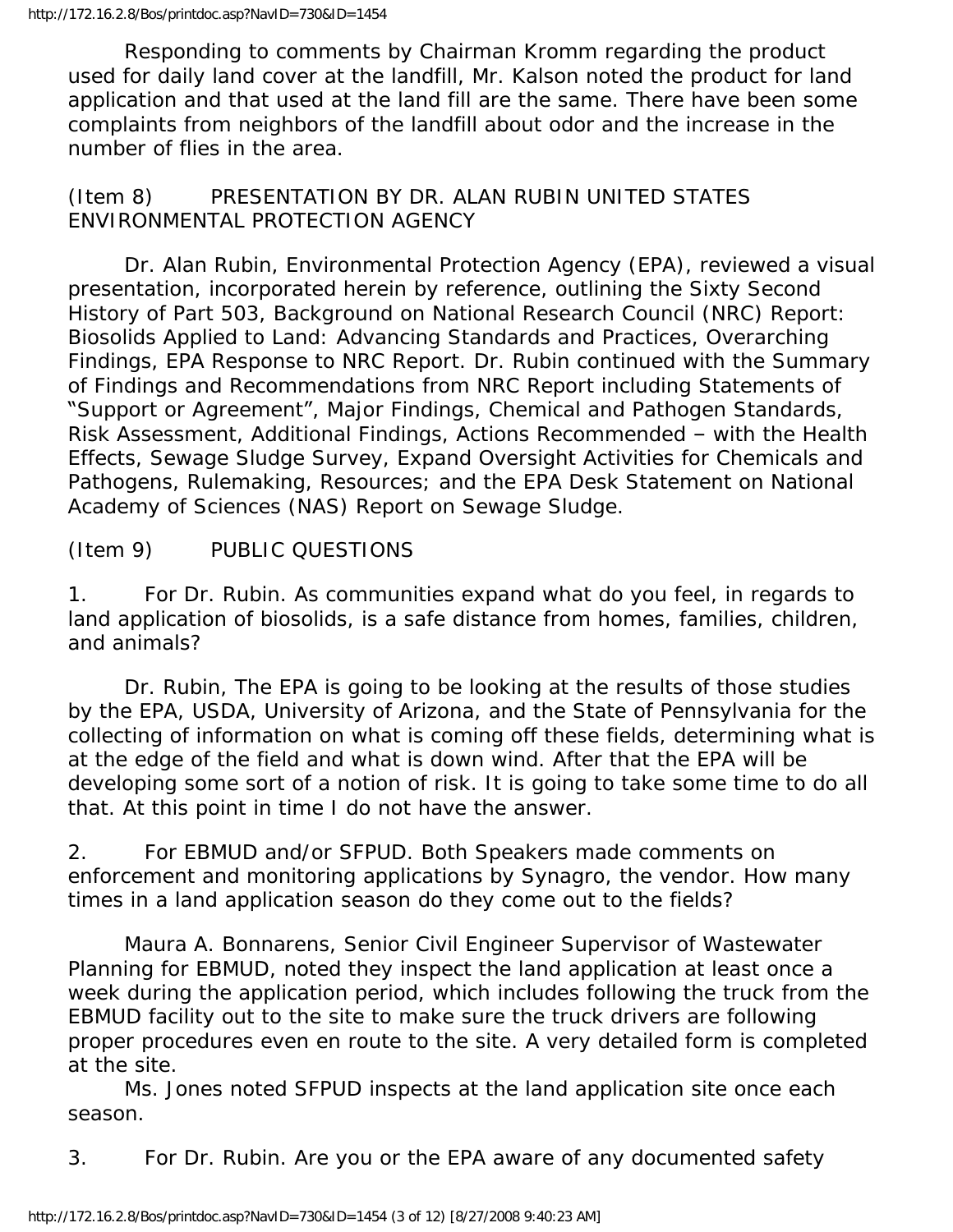problems associated with Class B biosolids land application relative to: human health, animal health, or the environment?

 Dr. Rubin noted the EPA is aware of reports, allegations, and news and media reports on this. The EPA is also aware of some high profile cases that have been in the news for some time in New Hampshire and Pennsylvania, and we do follow them very closely. In terms of documentation, I do not have that. These are not "documented" cases, but are aware of incidents of that type. One of the recommendations of the NRC is to get much more closely involved when these reports come in. The EPA, the state or the locals need to go out to begin to understand what is causing the problem and do something about it.

4. To EBMUD and/or SFPUD. Please explain dilution, i.e. if the effluent leaving the plant is clean, then the solids must harbor more pollutants?

 Ms. Jones noted some pollutants that come in are treated, they are degraded by the process in the digesters to methane, so they are going off as gases. The pollutants are being degraded. If this relates to heavy metals, there are aggressive pretreatment programs to prevent it from coming into the plant, a metal is not degraded to gas it will be soluble and go out with the effluent or stay with the biosolids. SFPUD is monitoring heavy metals, which are testing at about 1/10th of the most stringent EPA EQ limits. Regarding dilution, Ms. Jones gave an example of a 200-milliliter bottle of amoxacilian, which is not water soluble, being put down a toilet. In the digesters the effective concentration would be the equivalent of ¼ teaspoon out of 7 digesters. This product is greatly diluted due to the vast quantities of wastewater going into the treatment plant. In the biosolids it would be about .05 parts per million.

 Ms. Bonnarens noted it is just the idea that if you have a gallon of contaminant versus 10,000 gallons that you are treating, it is a higher concentration than if you got that same one gallon of contaminant in a 100,000 million gallons, there is a less concentrated effect on either biosolids or receiving water. The quantity of the contaminate is the same, but it's effect because it is not in as high a concentration is not as great as it otherwise would be.

5. For Dr. Rubin. A) When will these public health related studies begin and where, and what is the criteria for an area qualifying? B) Why weren't these done prior to turning sludge loose on the American public?

 Dr. Rubin, A) Some of the studies have commenced, I had mentioned the work that is being done cooperatively with EPA and the US Department of Agriculture in suburban Washington and also Maryland. Studies are being conducted by the University of Arizona and the State of Pennsylvania. We are just beginning to do this. We have not yet made any final determination of how big or comprehensive the studies will be, or what communities will be involved. Pennsylvania has already selected some sites. The criteria we eventually use to figure out what communities get studied have not been done yet. We believe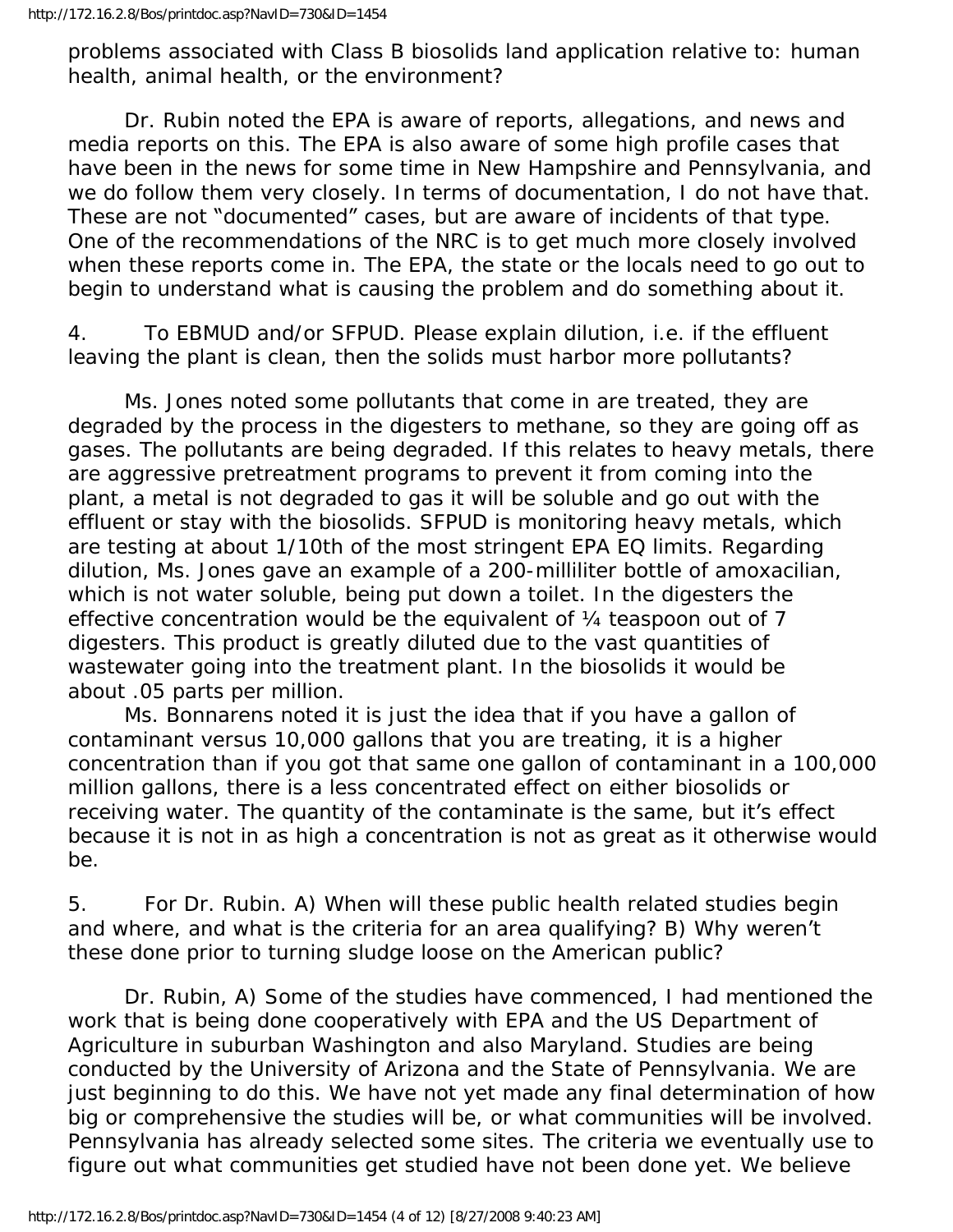some of the studies will have to been done by people with expertise from the Centers for Disease Control (CDC) and/or the National Institute of Occupational Safety and Health (NIOSH). The CDC and the NIOSH have their own criteria for how studies are run. The answer basically is that we have not yet settled on how many studies are going to be out there and eventually what they are going to look like, and what communities are going to participate in them. Obviously we are going to have to be able to answer these, at least internally, then communicate that to you by April 2, 2003.

 Dr. Rubin, B) the EPA has been looking and been studying sewage sludge since the 1960's. We really believe the emphasis over the years has been on food chain contamination through the crops, the animals, the ground water, the drinking water, and the soils from pollutants in sewage sludge. We did a very preliminary risk assessment on just a few volatile organic pollutants when we did the round one rule, pollutants that might reach neighboring communities. From our analysis we did not see any impact on it. Some of the issues being raised now are being triggered by odors in communities. Finally, put the issue of what is coming off of the fields is being put squarely in front of the EPA and other government agencies such as USDA and CDC. Traditionally the EPA has been preoccupied strictly on food chain contamination. We are now saying by responding by this NRC report, that it is time that we looked at the direct exposure through the air.

6. For SFPUD and/or EBMUD. If class B biosolids are stabilized, why do some fields (Loads) stink more than others and why do some fields still stink?

 Ms. Bonnarens feels odors are one of the biggest issues with respect to biosolids and one that has a lot of research going on as to what actually causes the odors and what can be done to minimize them? I don't have a direct answer for that. I know that the Class B product does have the odor. I know that Class A product can also have an odor, so it is not an indication of the level of pathogens within the material, and causing it to remain.

 Dr. Rubin noted Rich Giani of the Pennsylvania Department of Environmental Protection, is probably the leading researcher on what causes odors in sewage sludge, either at the plant or out in the fields. Mr. Giani is doing studies along with Arizona. Part of that study will be looking at what is coming off the fields in terms of pathogens or endotoxins, but also the issue of what is creating the odors. There has been quite a bit of research on odors and there will be much more. I can't say odor is going to be regulated by EPA, as far as I know. The industry has what is called an environmental management system process setup through the National Biosolids Partnership that EPA is involved in. That program goes well beyond complying with Federal, state, and local rules. The number one issue they are tackling now is how to reduce odors in biosolids.

 Ms. Jones noted the San Francisco southeast plant is one of eleven plants in a Work Water Environment Research Foundation study where the plants were sampled at all the different points. It was documented what the odor is and what practice is different at these different plants, to help determine what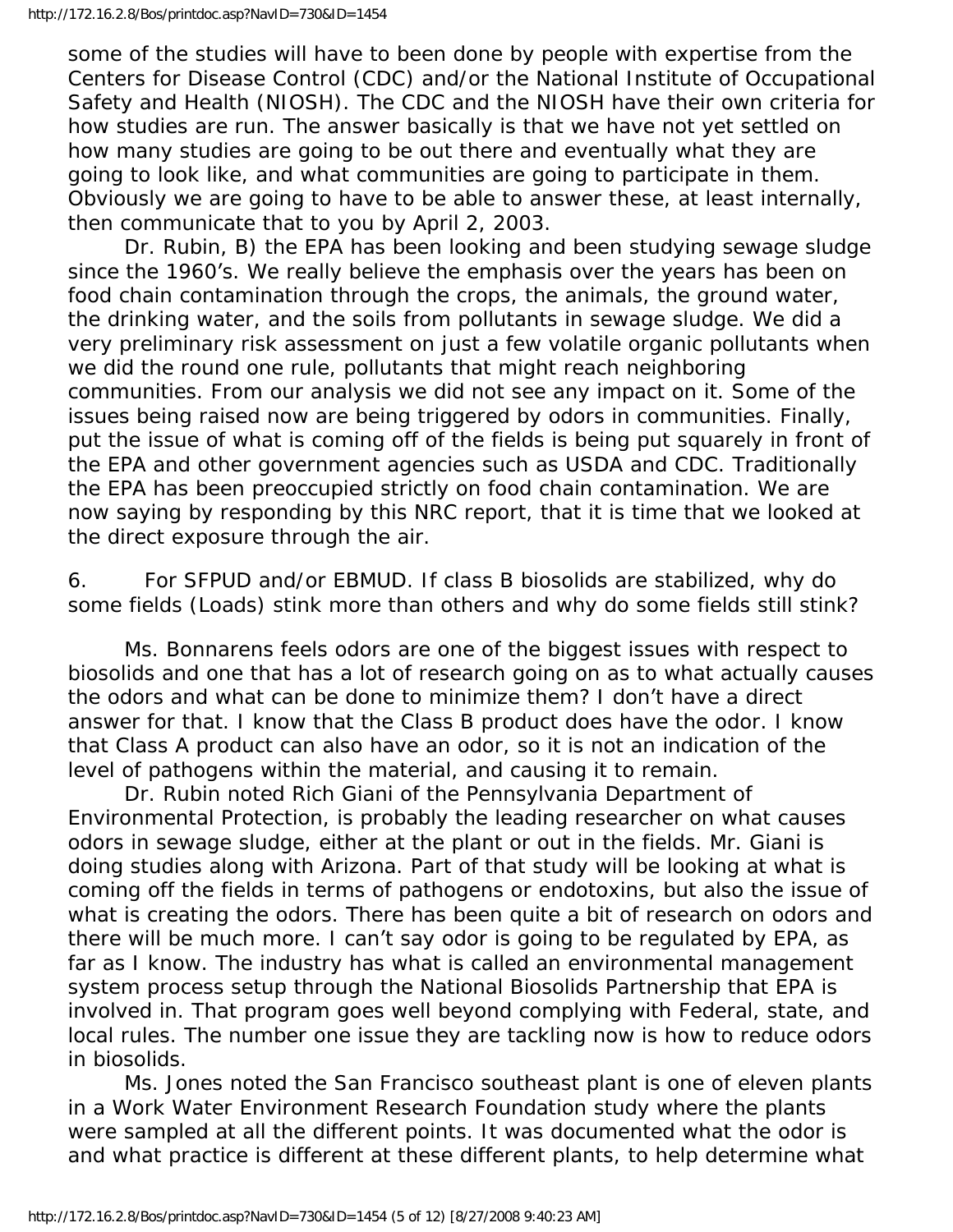is causing this odor. The idea is to work backwards and try and figure this out. Of those plants, San Francisco was among the three lowest in terms of odor. Yet we get documented odor complaints. It is something SFPUD is tackling all the time. What they are finding is that there are some undigested proteins in the material and as they degrade slowly the bacteria that degrade them emit the odor. Some materials have a high odor threshold.

7. For Dr. Rubin. In your opinion what is the relative safety associated with the land application of Class B biosolids? Is it relatively safe (low/ negligible risk) or relatively unsafe?

 Dr. Rubin noted closer to relatively safe. The National Academy of Sciences says there is no indication that the 503 rule is not protective. That is an important statement of us to make. There is a lot of scientific uncertainty and we are going to be spending the next several years responding to the NRC report's recommendations. One of the pathways that has not been studied in the entire 503 development is of direct emissions of materials from fields. The EPA will then be looking at the data and develop a sense of risk from the direct inhalation coming from fields. Until I get that information I have to say it is closer to relatively safe.

8. For SFPUD and/or EBMUD. Do you test for hormones in biosolids, if so what have you found?

 Ms. Bonnarens is not sure if EBMUD tests for hormones, but will check and report back at the next workshop.

 Dr. Rubin noted one of the recommendations in the NRC report is to look for compounds like endocrine disrupting compounds, such as estrogen, hormone type products and pharmaceuticals. The EPA will deal with that as an issue. In terms of a survey and if found what does it mean in terms of risk, because what we believe are low levels that are in environmental media, including soils and not necessarily in fish tissue or in human tissue, but in environmental media that we think the risk should be fairly low. Until we quantify what's in the sewage sludge, and until we can get some sort of notion on risk, I can not make a final statement on that. That is one of the issues that we are going to be evaluating and responding to in the NRC report.

9. For Dr. Rubin. Given that the additional studies will take some time to complete, may the EPA adopt some additional interim rules? Since public health is at issue, could some other agency have a role in such interim rule making? What do we do in the meantime while people are saying it is making them sick and the agencies can't demonstrate it isn't?

 Dr. Rubin noted he would fully expect for the public to see in the April 2, 2003 proposed response to the NRC report, a proposed action plan. It is reasonable for the public, when they see this laid out for comment, to suggest to the EPA that in the interim perhaps the EPA should consider some sort of additional interim requirements. I do not know how the EPA will respond to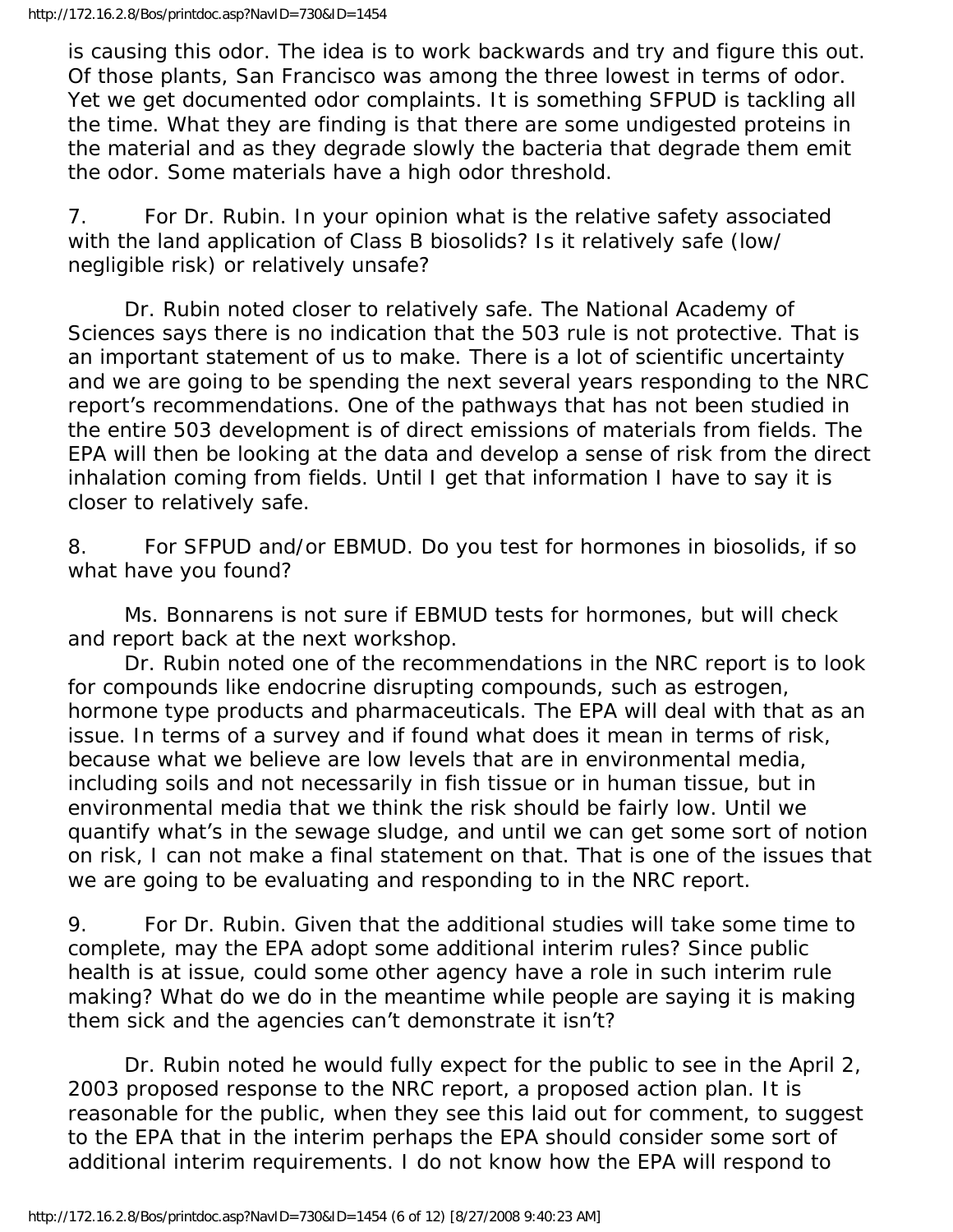that, but the public can bring that up and send comments into the EPA. The EPA will have to deal with that public comment. Dr. Rubin suggested getting some activity going as soon as possible for somebody, either EPA, CDC, state health agencies, or local health agencies getting out there and seriously beginning to document what is happening in communities. I believe that the reports we are getting are real, in that people feel sick out there. I read 4-5 reports everyday, and I have a stack that is almost 2 feet tall. The EPA is taking the NRC recommendations very seriously particularly in going back and looking and tracking incidents.

 Chairman Kromm asked Dr. Rubin if the process we are going through here in Solano County; would be an appropriate venue to make recommendations back to the EPA, which Dr. Rubin agreed. When you see the April 2, 2003 response, send in your recommendations based on your response. Send in comments on what the EPA intends to do about events like this. Based on your recommendations, if you see a response that's not real strong, let the EPA know what Solano County has found, and what you think should be done.

10. For all the experts. What are the benefits of biosolids re-use?

 Dr. Rubin, since the 1970's, until the last couple of years, the EPA has been "gung ho" in terms of beneficial use of biosolids because when it is done right there is benefit. It acts as a superb soil amendment, it has a lot of organic material in it, it has nutrients both nitrogen, phosphorus and potassium just like animal manure and fertilizers. It also has micro-nutrients, which are important for plant growth. For the last couple of years, the policy tells you it is up to a community to decide what to do with their sewage sludge as long as it is in compliance with the minimum part of 503, and as long as it is in compliance with state regulations. We still think there is a benefit in terms of using this as a source of nutrients and soil amendment, but we are not telling communities any more that you have to do this in terms of recycling. We recognize there are other legitimate ways to manage sewage sludge such as burying it by its self, which is called service disposal, incineration, and sending it to solid waste municipal landfills. If it goes to the landfill it is regulated under different EPA regulations, part 258.

11. For any of the experts. Biosolids emit TMA, ammonia, and other gases during final putrefaction and desiccation. TMA is heavier than air and follows the ground; ammonia is lighter than air and rises. Do these gases contribute to ground level ozone (smog)?

 Dr. Ruben, as far as he knows they do not, but it has not been looked at as an issue. More important is do those compounds effect public health by toxic impacts? The studies being done by the USDA, NSA, Arizona, and Pennsylvania are looking at a suite of materials coming off the fields, including these compounds, and on the direct impacts on communities or people that live close by.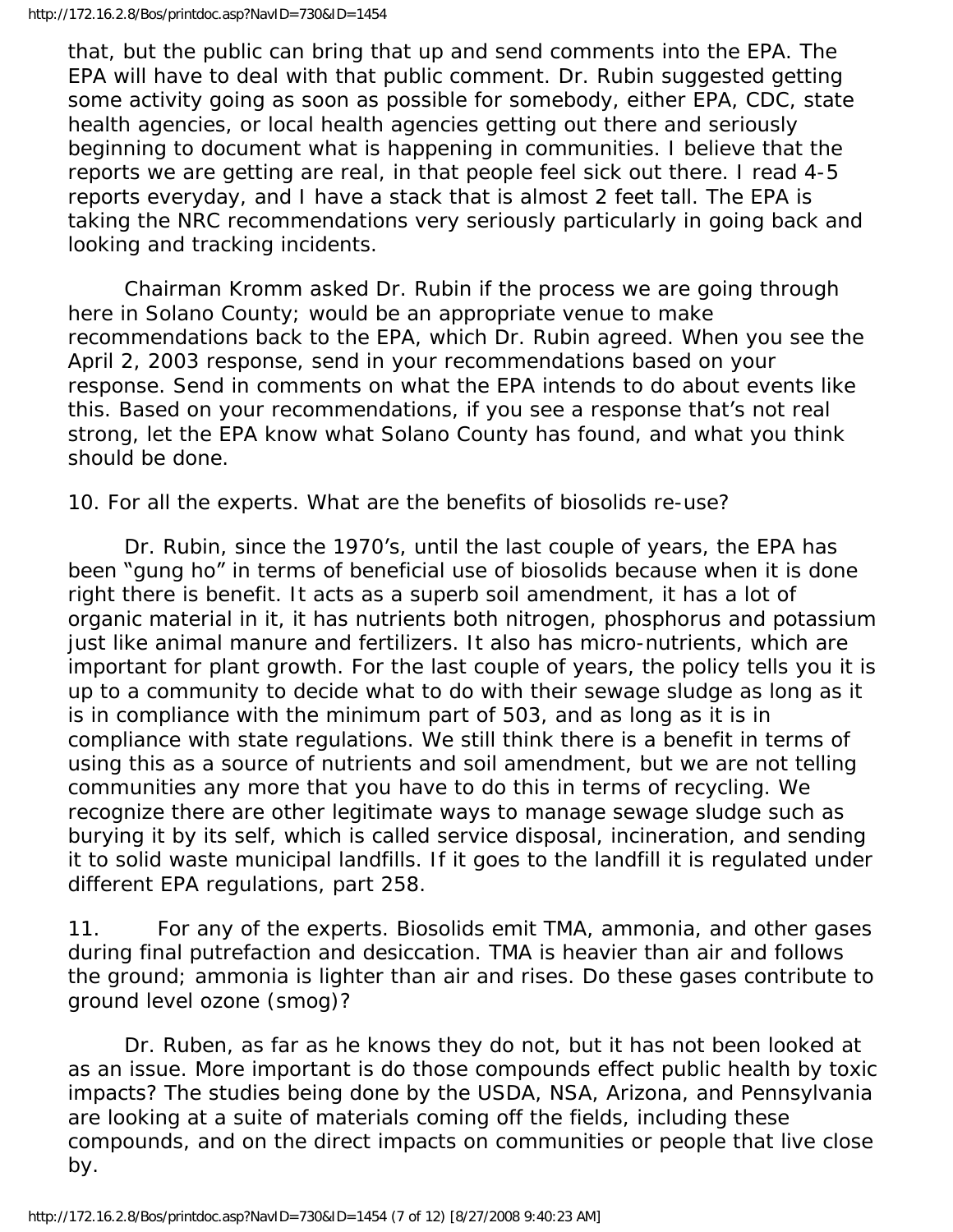### 12. For EBMUD. Do you collect (wastewater) from any military bases?

 Ms. Bonnarens noted in the past EBMUD did, from the Alameda Air Station and the Oakland Army Base, but the bases have been closed and are being redeveloped.

13. For Dr. Rubin. I noticed no investigation as whether any of the chemical and other substances could get in the food chain even through animal meat or animal intake.

 Dr. Rubin, the issue is not the food chain contamination including pathogens; it is direct contact and inhalation of these materials. Since we stated the rule evaluation in 1983 or 1984, EPA has looked at over 350 chemicals for impacts in the food chain both organic and in-organic. From the information we have from then and now, very few came up positive. The ones that did come up positive, we regulated. The EPA is about to make a final determination on dioxins and dioxalaide compounds, primarily in regards to the food chain. If and when a survey is done to look at other chemicals that are in sewage sludge, if they are found and there is enough information to calculate a risk, it could be that EPA could add those pollutants into further Part 503 Rule development. I feel confident that we have a pretty well described and a good feel for the very low risk to the food chain for these pollutants.

14. For SFPUD and/or EBMUD. Do your agencies believe you have continued liability for adverse impacts of your biosolids that are land applied?

 Ms. Jones, cradle to grave might be the answer, but contractually Synagro owns the biosolids once they are delivered to them. In reality we are always responsible.

 Ms. Bonnarens, EBMUD retains responsibility for the biosolids, and one of the reasons both agencies are embarking on this Environmental Management System. We understand the importance of tracking the biosolids from cradle to grave and ensuring that the final product is applied properly for it's intended use. By going through the Environmental Management System both agencies will be able to put into place even more controls to ensure that. We have to have a dialog with the public near our plant and near the fields where land application is done to ensure we are good neighbors about this, and that there are no adverse effects from the biosolids.

 Dr. Rubin, agrees. The Part 503 Rule makes the generator responsible for the entire execution of the rule. If Synagro applies the material incorrectly to the land, yes an enforcement action can be taken against Synagro, but action may also be taken against the city. The city does have, in terms of the rule, the liability for the execution of the entire rule.

15. For Dr. Rubin. What is your opinion on land application in a high wind area, 25+ MPH on a daily basis?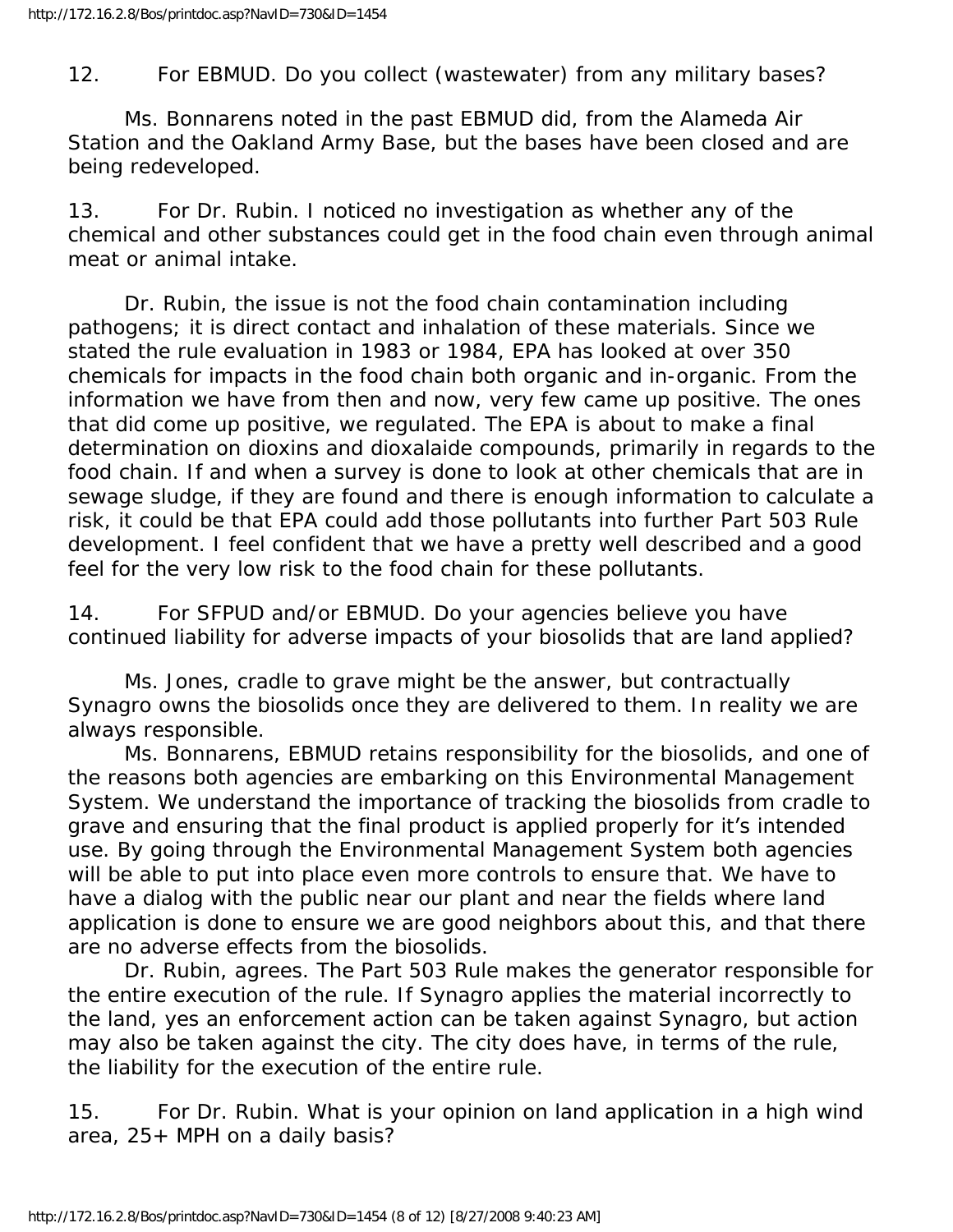I want to make this a generic issue, if anybody was spreading manure, biosolids or fertilizer and tilling the soil with a 30 to 50 MPH wind, upwind from a community close by, I don't think that is a good practice. I do not think you should be applying liquid effluent, biosolids, or manure to the land where you are disturbing the soil and you have a population down wind. That is good neighborly advice, you just don't do it.

16. For SFPUD and/or EBMUD. Do radioactive contaminants enter your waste stream (i.e. labs, medical offices, hospitals, etc)? If not, how do you know? If so, how is it monitored/treated?

 Ms. Jones, we are part of a sampling. We send samples of our sludge and biosolids to the EPA for radiological monitoring. SFPUD tests for radioactivity. SFPUD monitors radioactivity as part of the upstream process through the industrial pretreatment. SFPUD does not have a treatment process for it. It would be mainly controlling it from coming into the plant. All samples have come back negative for radioactive material.

 Dr. Rubin, there is a group in the Federal government, the Inter Agency that is a standing committee on radiation standards. This group is to harmonize what each Federal agency is doing to protect public health based on radioactivity in the environment or in products. There is a sewage sludge subcommittee that has been operating for about three years. There is a guidance document that will eventually tell the operators if you have this amount of radioactivity in your sewage sludge here are the actions you should take, should you land apply it or not, and if it is land applied what precautions should be taken. Drafts of the guidance document along with the survey results, the dose modeling or the risk assessment are on the internet and the final document should be ready within the next 6 to 9 months.

 Ms. Bonnarens, EBMUD has a very aggressive pretreatment program and tries to minimize any of those types of discharges coming to the plant. EBMUD tests for over 300 potential contaminates in the water.

17. For Dr. Rubin. Does the NAS/NRC Report tell EPA to do an entirely new risk assessment to validate the 503 Rule?

 Dr. Rubin, yes, the way the EPA interprets the report. They want a significant review of the round one risk assessment to determine if the numerical standards for round one are sufficient to protect public health and the environment. How comprehensive the review will be has not been decided yet, NAS wants a good review of the round one risk assessment.

18. For all panelists. How do metal concentrations in biosolids compare with normal soil?

 Dr. Rubin, depending on the metal, some are higher than normal soil. Normal soil levels vary due to the geology of the area. Most of the levels in sewage sludge would be somewhat above the normal background levels in uncontaminated soils.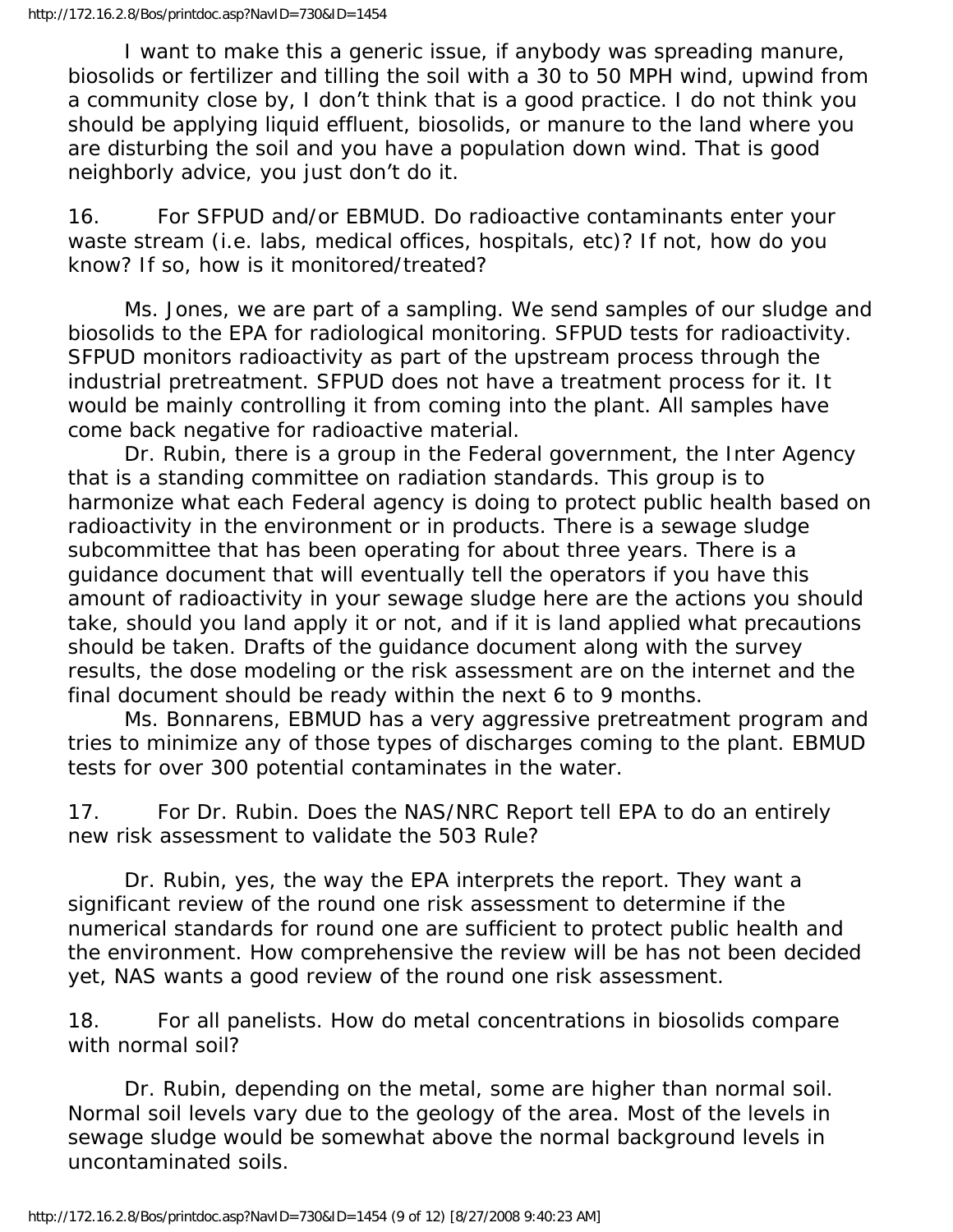19. For all panelists. Land applied sewage sludge is required to be applied in a way so as to be stable, and not move from where placed. How are flooded sludge fields quarantined, to assure the runoff does not enter either the aquifer or other surface water?

 Dr. Rubin, the rule has a provision saying "thou shalt not place sewage sludge on frozen, flooded or snow covered lands", obviously to prevent runoff. The preceding rule also included "thou shalt not put sewage sludge in a 100 year flood plane", we no longer have that provision in the rule. We believe we can manage it safely without it. States normally have additional provisions that deal with that. People have reported some incidents where you see runoff occurring. There is a general requirement in the Clean Water Act that you are to prevent or absolutely minimize the entry of pollutants into waters of the U. S. from sewage sludge. How well the sites where there is land applied sewage sludge are designed, is a function of inspection. The number of sites that get inspected has been raised, but not as high as we would like to see it. There are 16,000 wastewater treatment plants in the United States, about 11,000 to 12,000 that practice land application. Most small facilities will apply to one field where larger facilities could be permitted to apply to many fields. There will never be enough EPA inspectors to inspect all the fields, the rule does say it is a self implementing rule. People have to comply with the rule, if someone brings a problem to the attention of the permitting authority, and an inspector goes out and finds them in violation an enforcement action will probably be taken against that entity. It is a question of resources for the EPA to be able to do all the inspections to ensure you are not getting runoff.

20. For Department of Environmental Management and panelists. In April through October, 7 days a week, 24 hours a day loads are being staged and spread upstream and upwind from a community, which offers no break from exposure. So what is the cumulative effect to this type of land spreading?

 Dr. Rubin, the EPA will try to identify in the EPA studies a worse, worse, worse case set if conditions such as what you described. People are reporting in this type of situation, and hopes the EPA identifies a community to study. How projects are run, the 503 Rule does not address the frequency, the issues of traffic, staging, or going upwind from an area. It is a very basic set of rules. Perhaps the California rules do address that, and if they do not that is where the local jurisdictions get involved. Even though it is not mentioned in 503 or in the state waste control board or the state water quality control board perhaps this is where the county has to step in and talk about dealing with that type of issues in terms of restrictions.

 Responding to questions posed by Supervisor Kondylis regarding adequate funding of the EPA to do all the studies within a reasonable length of time, the European Union directive has banned 32 substances, and will the EPA be looking at the benefits of spreading biosolids on land versus injection, Dr.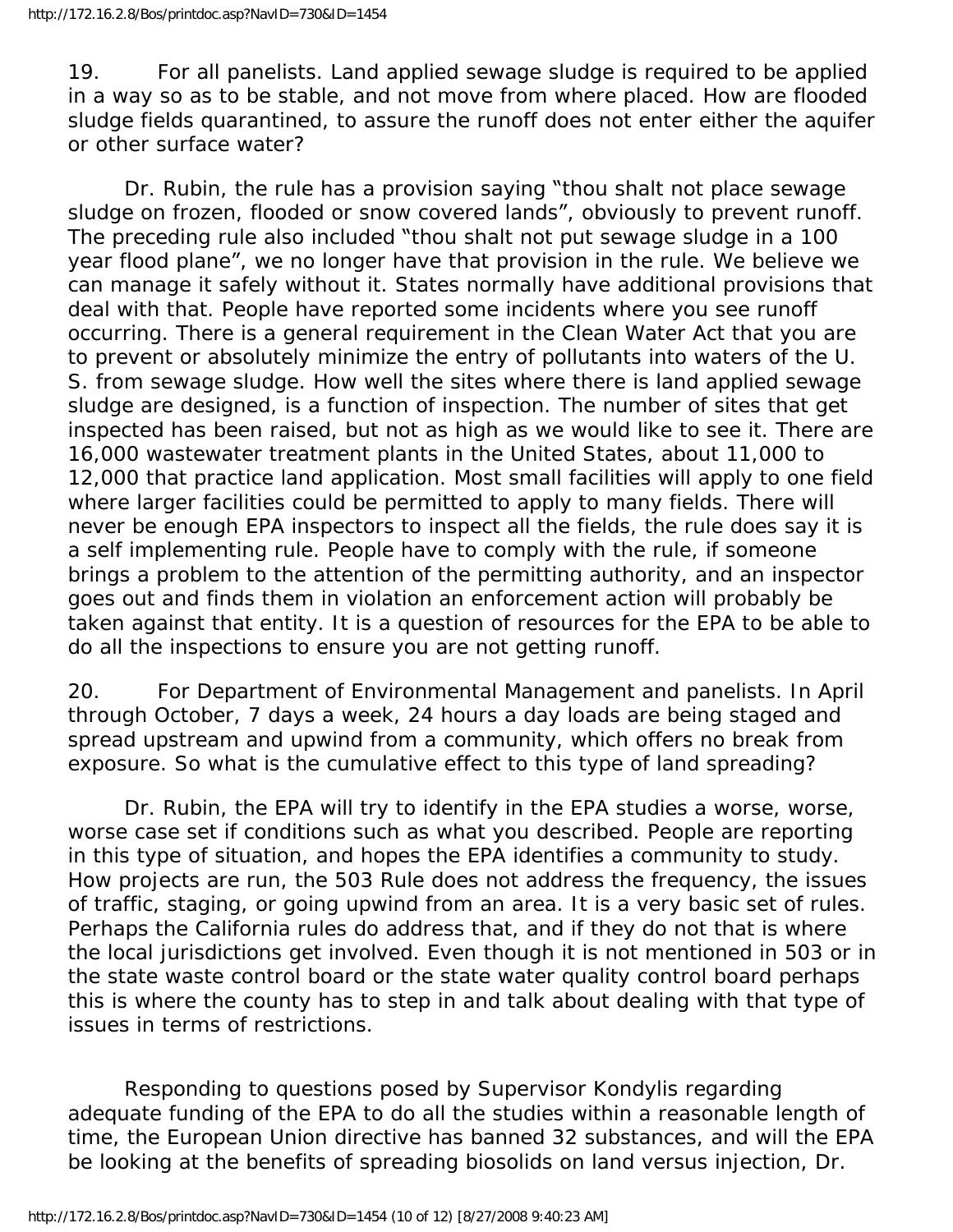Rubin noted that if you look at the entire menu of NRC Report Recommendations it is an enormous task. There are 54 recommendations in the study, some are more important than others. If EPA determines which recommendations are critical, it will be difficult to execute them within a reasonably short amount of time. The EPA will have to have reviews internally and with other agencies to leverage resources to do the most important ones. There are budgetary and timing restrictions. The most important ones will be done fairly quickly. The final plan will be out April 2003 outlining the priorities of the recommendations. Dr. Rubin noted awareness of the European Union (EC), one of the recommendations of the NRC report is for consideration of international activities and regulations. When the EPA considers a particular pollutant it looks at the U.S., Canadian, European and Asia studies, however many of the European countries use a principle called "the precautionary principle". There was a discussion regarding the "precautionary principle", and the U.S. practice of basing rules on risk assessment and the ability of the land to assimilate trace pollutants with adequate margins of safety to still protect public health and the environment. One of the recommendations of the NRC Report is to reevaluate management practices, which would include looking at injection.

21. For SFPUD and/or EBMUD. What does it cost per day to send biosolids to Solano County for land applications as opposed to landfill destinations?

 Ms. Jones note SFPUD has been paying \$4.80 a ton for land application and \$5.75 a ton to go to the Hay Road Landfill.

 Ms. Bonnarens, EBMUD uses the Altamont Landfill for alternative cover at the same cost of doing land application with the Synagro contract. If it is just dumped at a landfill it would be about \$8 to \$10 more per ton.

## (Item 10) Public Comment Period

 Rod Dupont, Rio Vista, had asked the Fairfield/Suisun Sewer District Senior Environmental Scientist Larry Bahr, for his personal opinion regarding land application near residential areas and Mr. Bahr feels that there should be a buffer zone of at least ½ to 1 mile from the land application. Mr. Dupont pointed out the high wind questions, and noted the importance of EBMUD and SFPUD to take all the information back and to reevaluate their application procedures in Solano County due to the high wind factor.

 Marci Coglianese, Mayor City of Rio Vista, thanked all the participants, and requested the Board consider the public policy decision that will have to be made since all information will not be available. How much risk is the Board willing to let the residents of Rio Vista take until more information is known?

 Bob O'Dette, Vice-President Synagro Technologies, noted the company operates in 35 states, discussed his professional credentials, his 30 years of experience, concerns with protecting the environment, risk comparisons, and the Solano County sampling data showing no pathogens emitted from the